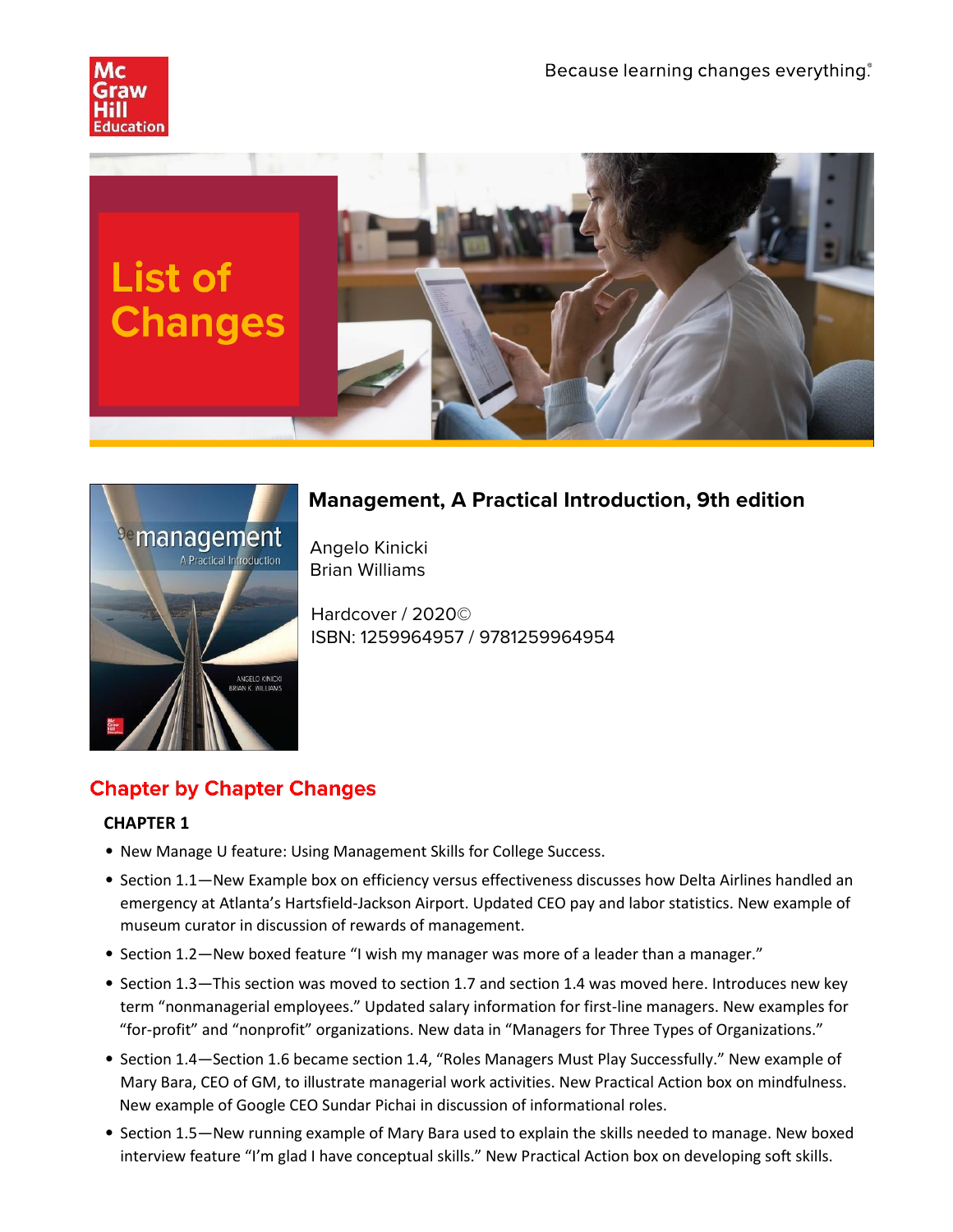- Section 1.6—Updated Example box about Airbnb. Introduces new key terms "information technology application skills" and "meaningfulness." New discussion of the Fourth Industrial Revolution. Updated statistics regarding workforce diversity. New discussion of Volkswagen and ethical standards. Updated Practical Action box on cheating. New reference to sexual harassment in discussion of ethical standards. New suggestions for building meaning into your life.
- Section 1.7—Entire new section on building career readiness. Introduces new key terms "attitude," "career readiness," "proactive learning orientation," and "resilience." Includes Figure 1.3 regarding gaps in college graduates and employers' assessment of students' career readiness; Table 1.2 description of KSAOs needed for career readiness; Figure 1.4, Model of Career Readiness; and discussion of developing career readiness. New Self-Assessment 1.2, To What Extent Do You Accept Responsibility for Your Actions?
- Section 1.8—New section titled "Career Corner: Managing Your Career Readiness." Includes Figure 1.5, Process for Managing Career Readiness, and review of its application.
- New Management in Action case: Did Major League Baseball Value Money over Bob Bowman's Behavior?
- New continuing case on Uber.

- New Manage U feature: What Type of Work Do I Prefer?
- Section 2.1—New Example box explores the successes and failures of Zappos' management experiment called "holacracy."
- Section 2.2—New coverage of Charles Clinton Spaulding's role in administrative management.
- Section 2.3—New Example boxes including the new boxed feature "I'm glad I work in an organization with a Theory Y culture" and an update to the Example box studying open-plan offices as an application of the behavioral science approach.
- Section 2.4—New Example box discussing operations management at Intel.
- Section 2.5—New Example box applying systems thinking.
- Section 2.6—New Example box applying the contingency viewpoint with manufacturers "pitching" jobs to parents of college students hoping they'll influence their children to consider open positions after high school graduation. A new Practical Action box exploring Big Data.
- Section 2.7—New boxed feature "I wish my manager believed in a quality-management viewpoint," as well as expanded content to include a deeper discussion of Six Sigma and ISO 9000, including definitions of both as well as practical examples of companies using each approach.
- Section 2.8—Expanded and updated in-content examples to showcase the three parts of a learning organization as well as expanded content examples on the three roles managers play in building learning organizations. Updated company examples for learning organizations, including a discussion of Google Buzz, American Express, and Apple.
- New Career corner feature on Managing Your Career Readiness.
- New Management in Action case: The Decline of Sears.
- New continuing case on Uber.

- New Manage U feature: Increase Ethical Behavior by Fostering an Ethical Climate.
- Section 3.1—Updated content regarding Millennials and their search for meaning.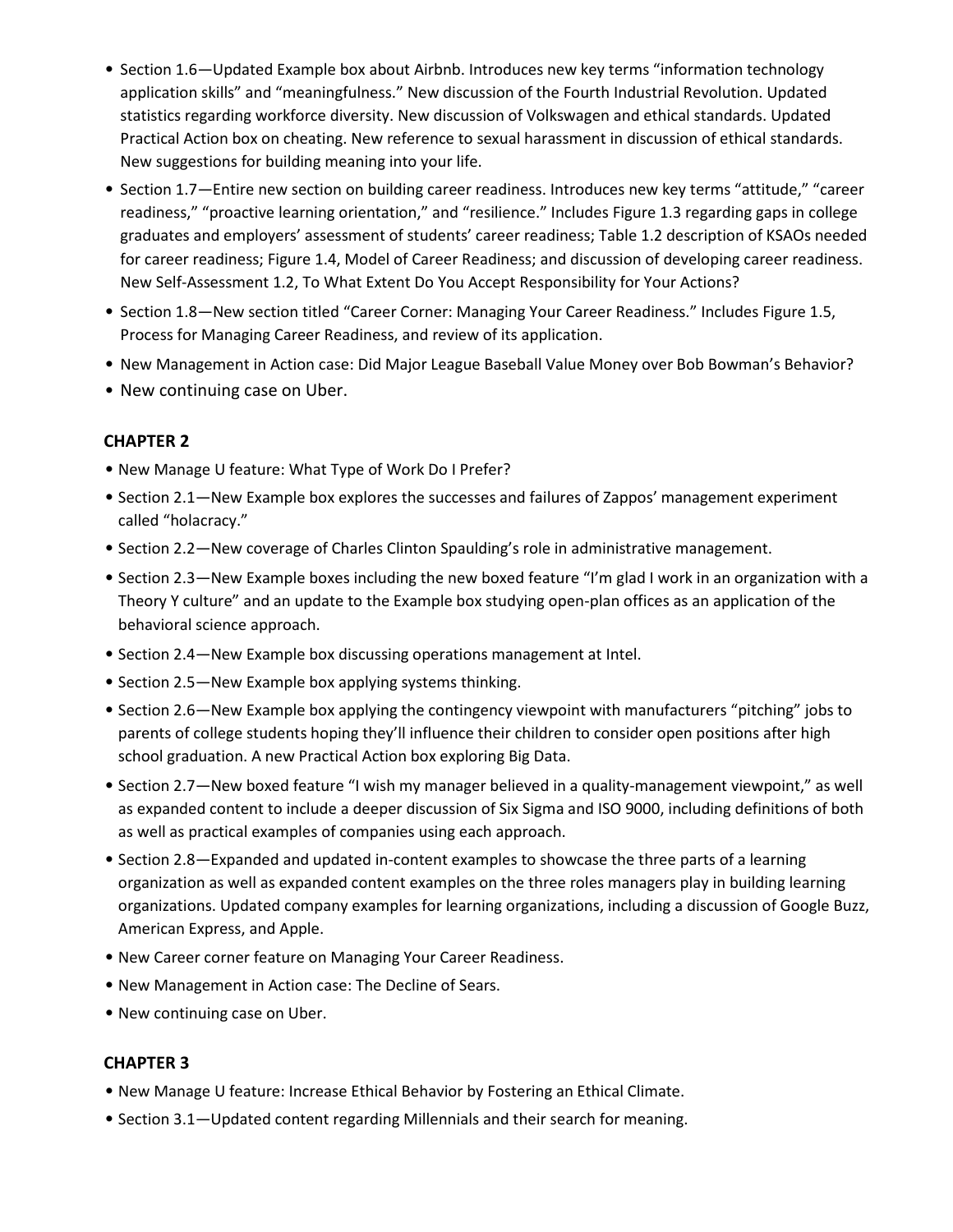- Section 3.2—Updated content and company applications for internal stakeholders at SAS and the board of directors at Facebook.
- Section 3.3—New Example box discussing United Airlines and its responsibilities to its stakeholders versus customers. New boxed feature "I wish I kept a closer eye on trends affecting our suppliers." Updated statistics regarding unions. New Example box discussing Amazon's new headquarters and whether it will benefit the city chosen. New boxed feature "I'm glad I kept current on my industry's general environment." Updated Example discussing the Internet of Things. Introduces new key term "LGBTQ." New figure showcasing the states in which marijuana is legal. Various content updates, including company examples for the task environment (including an updated list of "America's Most Hated Companies") and special interest groups with a discussion of the #MeToo movement and international forces such as Brexit. Updated examples for sociocultural forces to include seismic changes. Updated statistics for demographic forces of change.
- Section 3.4—New Example box featuring Volkswagen and ethics. Introduces new key term "abusive supervision." Updated statistics on workplace cheating. New Example box discussing "whistleblowing" photographer Simon Edelman's photos of the Trump administration and the fallout. Updated content examples for recent Sarbox cases and the most common ethics violations at work.
- Section 3.5—New content example of Tom's Shoes as a company showcasing social responsibility. New example of the benefits to Coca-Cola for going green and new table showing how being ethical and socially responsible pays off.
- Section 3.6—New Example box discussing HD Supply Holdings and Fox News and the good and bad of corporate governance.
- New Career Corner feature on Managing Your Career Readiness.
- New Management in Action case: Who's to Blame for College Basketball's Dark Underbelly?
- Updated Legal/Ethical Challenge: Should You Apply to Have Your Student Loans Forgiven?
- New continuing case on Uber.

- New Manage U feature: Working Successfully Abroad: Developing Cultural Awareness.
- Section 4.1—Updated section opener with new statistics regarding United States imports in 2016. Updated Table 4.1 and corresponding content with competitiveness rankings for 2016–2017. New Example box featuring international e-commerce company Alibaba. Updated content on the positive and negative effects of globalization. New content examples featuring recent megamergers including CVS/Dignity Health, Amazon/Wholefoods.
- Section 4.2—New Example box discussing how to get an edge in the global job market. Introduces new key term "cross-cultural awareness." The career readiness competency of cross-cultural awareness is defined and leads into the corresponding Practical Action box. Features an updated discussion of U.S. brands that are foreign owned. New Boxed Feature "I wish I considered the impact of ethnocentrism."
- Section 4.3—Updated discussion on the foreign manufacturing of Apple products. An updated discussion of why companies expand internationally, including Netflix, Amazon, and Ford Motor Company and expanded discussion of foreign subsidiaries. Updated examples for how companies expand internationally, including Under Armour. Updated examples of global outsourced jobs, including an updated Table 4.2 with top exporting countries through 2016. Updated list of U.S. companies opening franchises overseas, including Chick-fil-A and Cold Stone.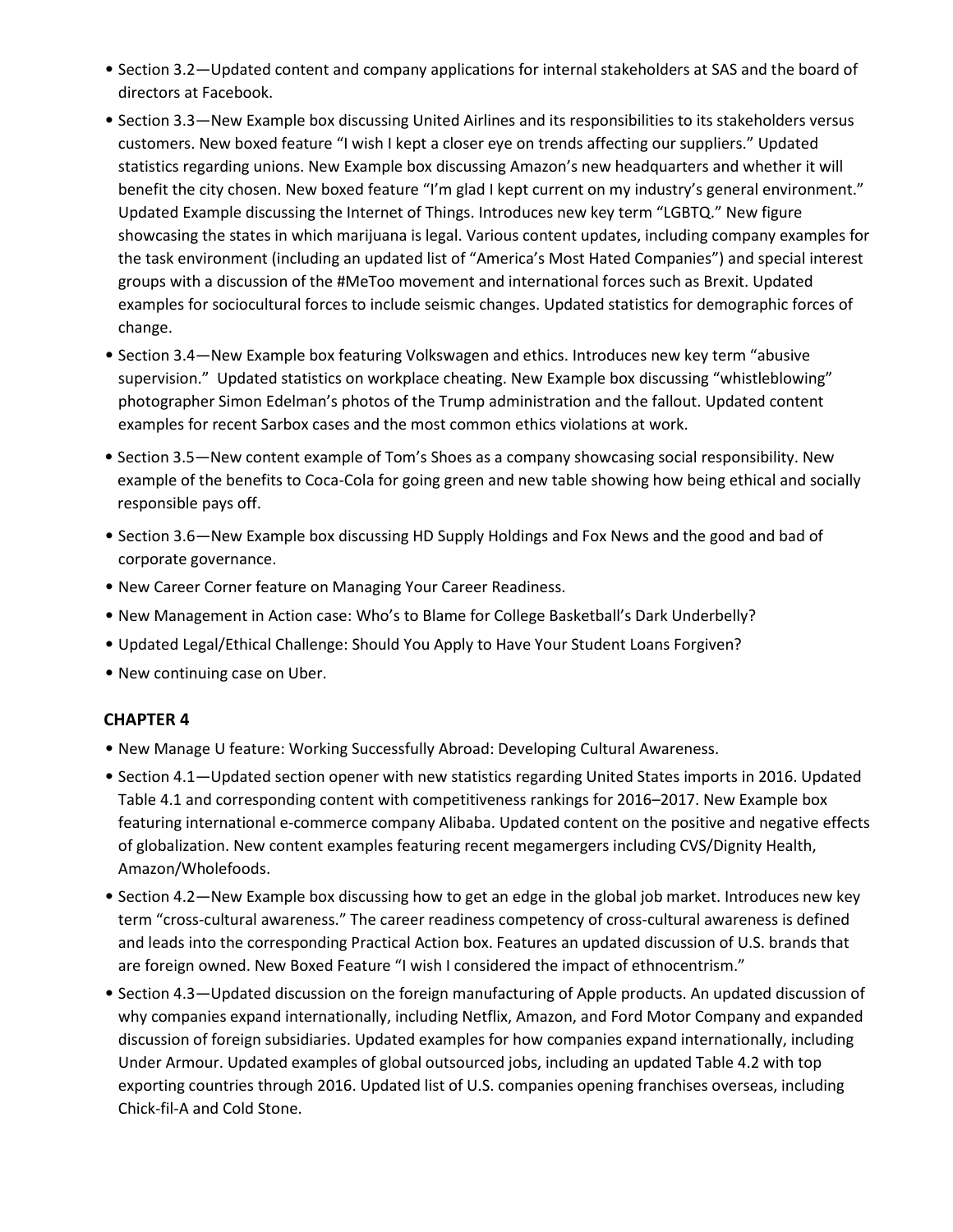- Section 4.4—Updated Table 4.3 with the U.S.'s top ten trading partners. Updated content regarding tariffs with a discussion of the Trump administration as well as updated content pertaining to import quotas, dumping, and embargoes and sanctions. New table featuring organizations promoting international trade. Updated discussion on NAFTA, the EU, and other trading blocs complete with a new Example box discussing Brexit's impact on Britain and the EU. Updated Example box to showcase the exchange rates on various common products like rent, Starbucks, and designer jeans. Updated statistics for major economies, including China, India and Brazil.
- Section 4.5—Changed the section title to "The Value of Understanding International Differences" and expanded the opening with a discussion on international differences. An updated discussion on language and personal space with a discussion on learning foreign language online and through apps and a new Example box discussing the differences in personal space in various countries. Updated content on differences in communication. New Practical Action box discussing how to run an international meeting. New Figure 4.2 discussing current followers of world religions. Current examples of expropriation, corruption, and labor abuses. An updated discussion on expatriates and why U.S. managers often fail. New boxed feature " I'm glad I understood the GLOBE Project's cultural dimensions."
- New Career Corner feature: Managing Your Career Readiness: Working Overseas. New key term "context."
- New Management in Action case: The Growth and Stall of Didi Chuxing.
- New Legal/Ethical Challenge: Should Qatar Be Hosting the 2022 World Cup?
- New continuing case on Uber.

- New Manage U feature: Making an Effective Plan for Starting Your Career.
- Section 5.1—New Example box on how to write a business plan. The previous discussion of VRIO was moved from this section to Chapter 6. New research on the benefits of planning.
- Section 5.2—Opens with a new Table 5.1 discussing and summarizing mission, vision, and values statements. New example box on Coca-Cola includes the company's mission, vision, and values statements. A new Example box discusses Coca-Cola's six long-term strategies. New boxed feature "I wish my manager put more effort into planning."
- Section 5.3—New boxed feature "I'm glad I developed an action plan." Updated Example box pertaining to long and short-term goals at Southwest Airlines.
- Section 5.4—New Example box on setting clear goals at Snapchat. Included new research on goal setting programs. Revised the three types of goals used in MBO: performance-based, behavioral-based, and learning based. New Self-Assessment determining whether students have a proactive learning orientation. Added Tornier as an example of an Action Plan. New Practical Action box for small businesses and goal setting.
- Section 5.5—New Example box applying the planning/control cycle through Tesla's Model 3.
- New Career Corner feature: Managing Your Career Readiness.
- New Management in Action case: Fender Rebrands to Stay in Tune with the Times.
- New Legal/Ethical Challenge: Is Pfizer Putting Profits above Alzheimer's Patients?
- New continuing case on Uber.

#### **New Learning Module: Entrepreneurship**

- New Manage U feature: So You Want to Start a Business?
- Section LM 1.1—Introduces entrepreneurship and its foundation, including a discussion of Elon Musk.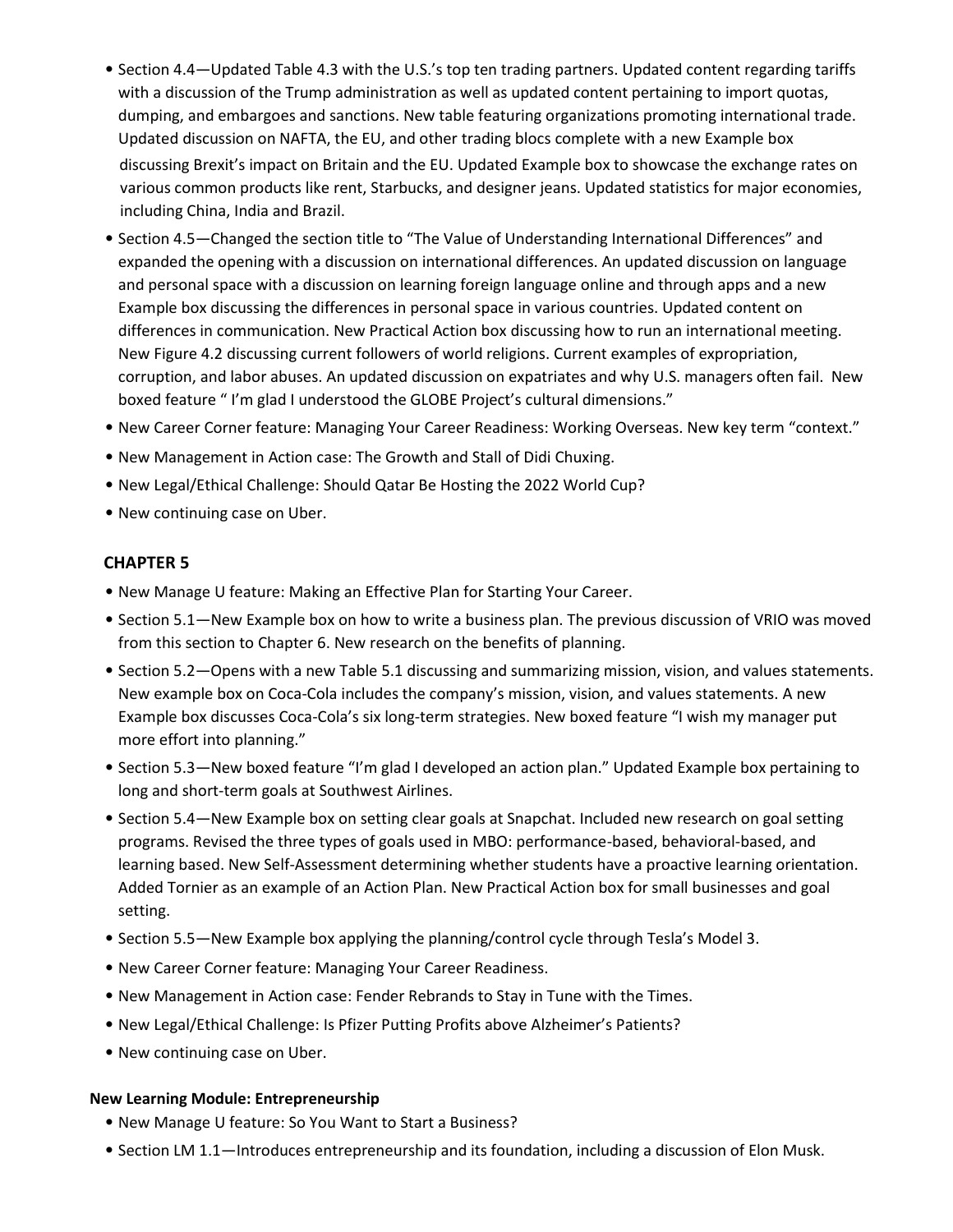Introduces the concept of intrapreneurship, leading to a new Example box discussing Intel's Genevieve Bell. Discusses how entrepreneurship is different from self-employment. A new figure LM 1.1 lists the characteristics of entrepreneurs. New Self-Assessment to determine if students have an "entrepreneurial spirit." A discussion of entrepreneurship across the globe. New Table LM 1.1 with facts about small business.

• Section LM 1.2—Begins by discussing how entrepreneurs come up with ideas to start a business. Discusses how to write a business plan. Reviews the options for creating a legal structure for a business and how to obtain financing. The importance of creating the right organizational culture and design is explored. New Example box featuring the start and growth of a small business.

### **CHAPTER 6**

- New Manage U feature: Building Your Personal Brand.
- Section 6.1—New coverage regarding levels of strategy. New Figure 6.1 shows three levels of strategy. Introduces the new key term "functional level strategy." Updated research on strategic planning at small and large firms. New Example box illustrates strategic planning at Evernote and Groove HQ.
- Section 6.2—The five steps of the strategic management process were changed to reflect current thinking. New boxed feature "I wish my company would have assessed its current reality before opening the doors for business." New Self-Assessment on strategic thinking.
- Section 6.3—Begins with new key term "sustainable competitive advantage." Updated Example box of SWOT analysis for Toyota; VRIO discussion from Chapter 5 now featured in this section with updated content and a new Figure 6.3. New Example box on developing competitive advantage in the Internet economy. Updated Example box with contingency planning in the wake of Hurricane Harvey with a discussion on CVS, Walgreens, and Fed Ex.
- Section 6.4—Renamed "Establishing Corporate Level Strategy." Section now opens with Three Overall Types of Corporate Strategy and includes a new table showcasing how a company can implement overall corporate level strategies. New discussion of the BCG Matrix and different diversification strategies. Introduces new key term "unrelated diversification." Discussion on Porter's five competitive forces and four competitive strategies moved to section 6.5.
- Section 6.5—Renamed "Establishing Business Level Strategy." The discussion on Porter's competitive forces and strategies moved to this section. New examples used to illustrate these concepts.
- Section 6.6—Renamed "Executing and Controlling Strategy." New boxed feature "I'm Glad my company adjusts its strategy as we go."
- New Career Corner feature: Managing Your Career Readiness.
- New Management in Action case: General Electric's Evolving Strategy.
- New Legal/Ethical Challenge Is Your School Selling Your Bank Accounts?
- New continuing case on Uber.

- New Manage U feature: How to Make Good Decisions.
- Section 7.1—Updated Example box on Starbucks. Expanded content on intuition with a new Example box on the power of intuition and a new Practical Action box on how to improve intuition.
- Section 7.2—Section opens with updated examples on business ethics including medication profiteering, the #MeToo movement, CEOs being punished for unethical behavior, and as a contrast to bad behavior,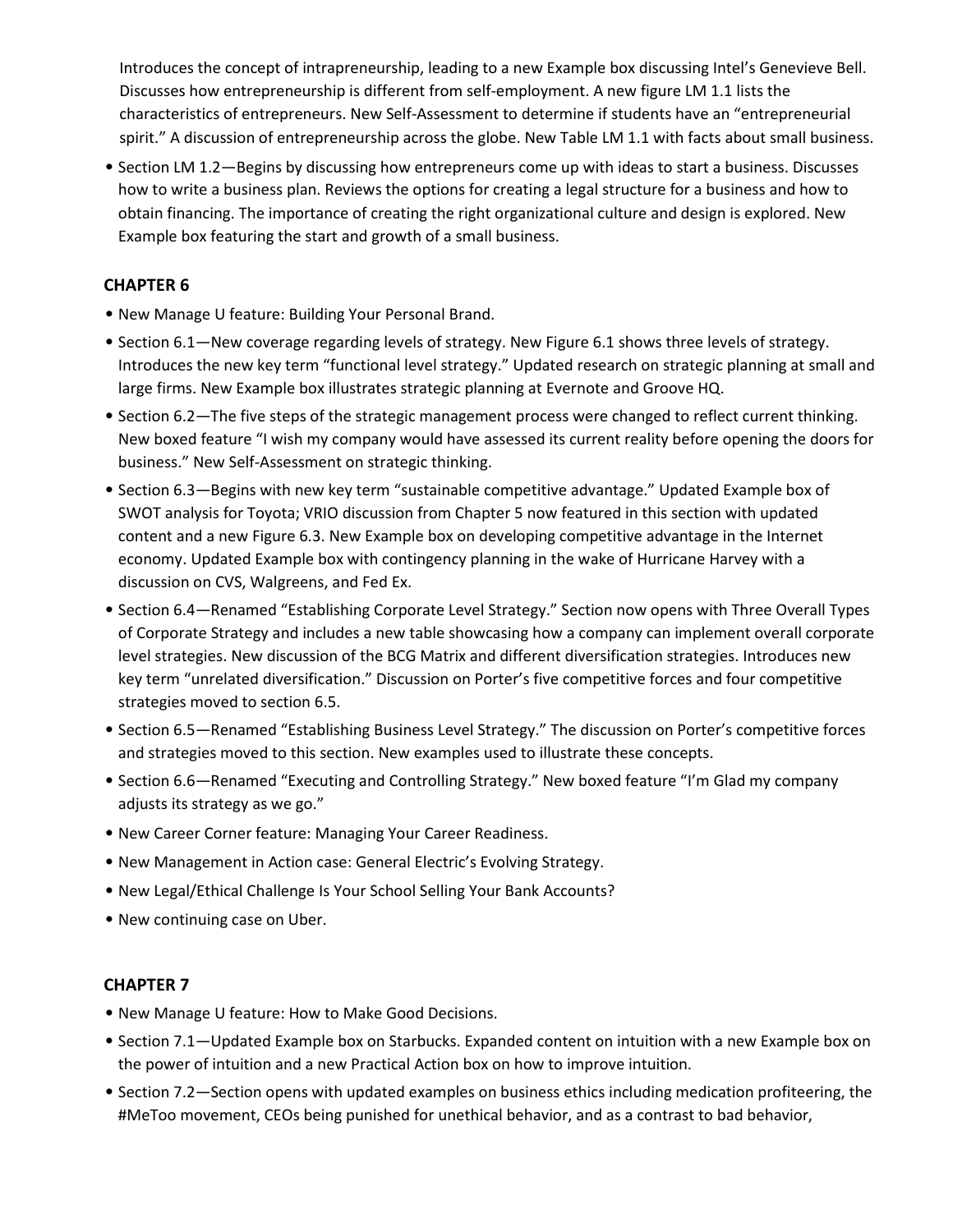philanthropists Bill and Melinda Gates. New boxed feature "I'm glad I found an employer who cares about ethics more than just making money."

- Section 7.3—Begins with an updated discussion of ethics at Google. New examples of companies using evidenced-based decision making. Updated Example box of using analytics in sports. Use of Big Data at companies such as Target, JetBlue, HP Labs, and the Obama administration is discussed. New Example box on data and hacking, featuring the Equifax breech.
- Section 7.4—New examples of various decision-making styles of CEOs, including Elon Musk, Jeff Bezos, Ginni Rometty, and Madeline Bell.
- Section 7.5—Renamed "Decision-Making Biases and the Use of Artificial Intelligence." Section opens with a discussion on heuristics and leads into updated content and discussion illustrating overconfidence bias with BP oil and the government's spy plane for the escalation of commitment bias. Introduces a new section on AI, reviewing its pros and cons. The use of AI at various companies is highlighted, including Google and Microsoft.
- Section 7.6—New boxed feature "I wish my workplace didn't have a toxic group decision-making environment." New discussion on the Delphi technique and devil's advocacy, along with a figure illustrating their implementation. Section concludes with an introduction to the concept of project post-mortems with practical examples from Disney and Pixar.
- New Career Corner feature: Managing Your Career Readiness.
- New Management in Action case: New York Subway System.
- New Legal/Ethical Challenge It's All about a Peacock (featuring a discussion on emotional support animals).
- New continuing case on Uber.

- New Manage U feature: How to Get Noticed in a New Job: Fitting into an Organization's Culture in the First 60 Days.
- Section 8.1—New boxed feature "I wish my company had integrated its corporate strategy and organizational culture." New Table 8.1 reviews the drivers of organizational culture. Updated Example box on how strategy affects culture at Cleveland Clinic.
- Section 8.2—New examples illustrate the three levels of organizational culture. New examples used to explain the four types of culture within the competing values framework. New examples used to explain how employees learn culture during a merger. Updated research on person-organization fit.
- Section 8.3—New boxed feature "I'm glad management embraced an empowering culture during a merger." New examples used to illustrate the 12 methods organizations use to change culture.
- Section 8.5—New Practical Action box on how to effectively delegate.
- Section 8.6—Opens with an updated discussion on Google and its culture of innovation. An updated Example box on Whole Foods is used to explain horizontal designs.
- Section 8.7—Section is introduced with a new key term: "contingency approach to organizational design." New example of Etsy is used to frame discussion of mechanistic and organic organizations.
- New Career Corner feature: Managing Your Career Readiness.
- New Management in Action case: Wells Fargo's Sales Culture Fails the Company.
- Updated Legal/Ethical Challenge: Should Socializing Outside Work Hours Be Mandatory?
- New continuing case on Uber.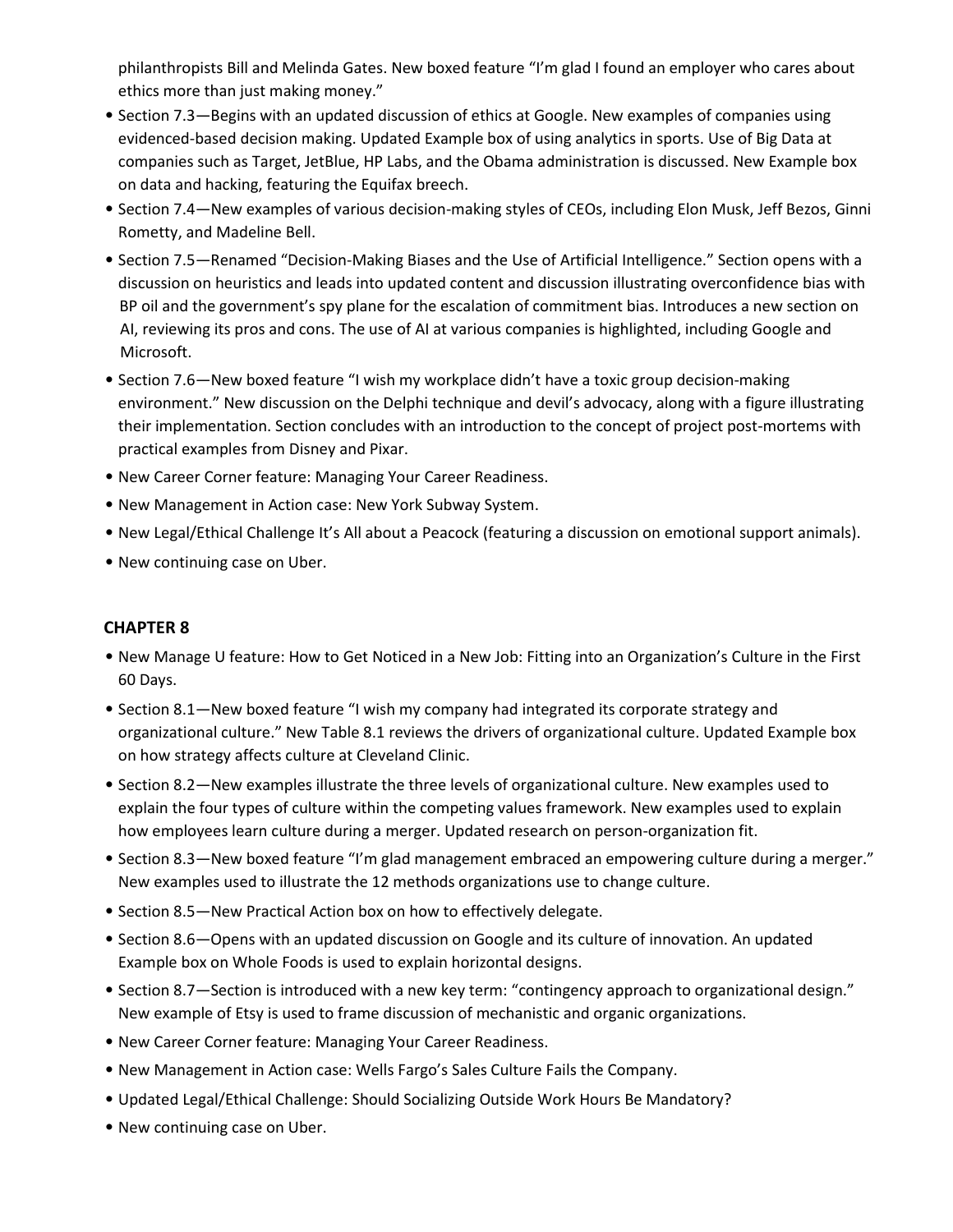- New Manage U feature: How to Prepare for a Job Interview.
- Section 9.1—New examples from Fortune's 10 best work places for Millennials, including Ultimate Software, SAS, Quicken Loans, Salesforce, and Encompass Home Health and Hospice. Updated research on the effectiveness of HR practices. New information on company rewards. New examples to illustrate human and social capital including New Brunswick Power and Inter-American Development Bank.
- Section 9.2—New statistics on recruiting trends and examples for internal and external recruiting, including Visto and Glassdoor. New boxed feature "I'm glad my company is serious about its recruiting and selection processes." Updated Example box discussing the changing job market, Millennials, and the gig economy. New research regarding the lies job applicants tell. New boxed feature "I wish my company used a structured interview process." A new Practical Action box discussing what employers are looking for in a job interview. Updated information on the legality of employment tests. New Example box listing the pros and cons of personality tests and updated information on personality tests including Myers-Briggs. Section closes with a discussion on AI and how it is changing the recruitment and selection process.
- Section 9.3—Updated statistics on benefits, including a new discussion regarding gender-based preferences. Section 9.4—Renamed "Orientation, Learning and Development." Opens with a new example of onboarding with Facebook's new employee boot camp. New content on learning and development including Millennials, SAS, and Estee Lauder. Updated research on L&D programs. New Example box on Keller Williams and its learning and development program.
- Section 9.5—New Example box on performance management at Edward Jones. Updated research on performance management and performance appraisal, and new performance management examples pertaining to Deloitte, Accenture, Cigna, Microsoft, and Adobe. Discussion of how forced ranking is losing favor. New discussion of how to give effective performance feedback.
- Section 9.6—Updated Practical Action box on the right way to handle a dismissal.
- Section 9.7—Updated statistics and information regarding workplace discrimination and bullying. New Example box discussing sexual harassment at work.
- Section 9.8—Opens with updated statistics on labor unions. Updated Figure 9.4 showing right-to-work states.
- New Career Corner feature: Managing Your Career Readiness.
- New Management in Action case: Difficulties Attracting and Retaining Human Capital in the Nursing Profession.
- New Legal/Ethical Challenge: Should Noncompete Agreements Be Legal?
- New continuing case on Uber.

- New Manage U feature: How Can I Be More Creative at Work?
- Section 10.1—New Example box discussing the decline of Toys R Us. New examples of companies experiencing change. Updated Example box on BP and the oil spill in the Gulf of Mexico. New examples to explain the forces for change. Updated Example box on ridesharing and self-driving cars.
- Section 10.2—New examples to illustrate three kinds of change. New boxed feature "I'm glad my company unfroze employees before implementing organizational change." Added a new section on applying the systems model of change featuring Stora Enso.
- Section 10.3—Updated statistics regarding the effectiveness of organizational development.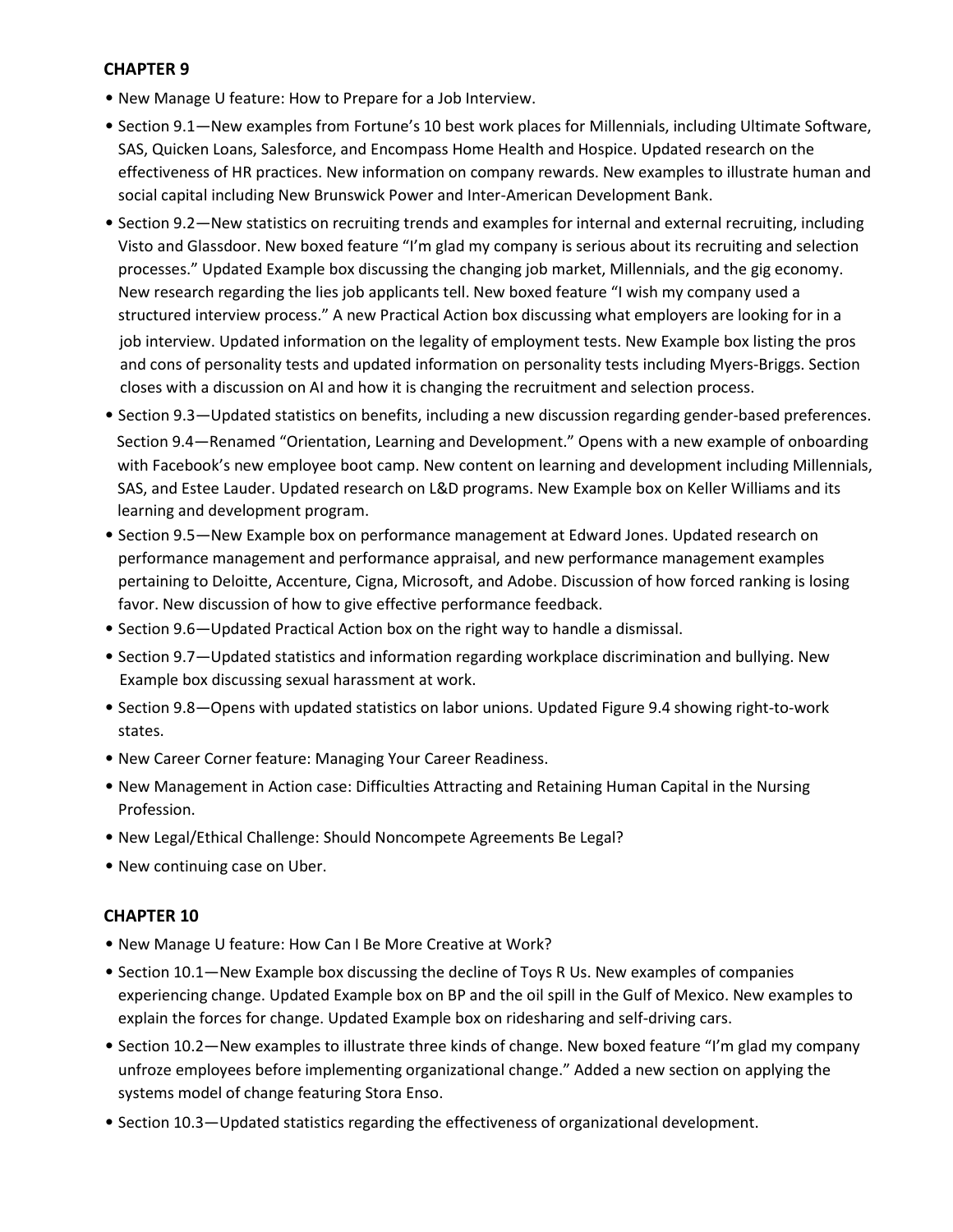- Section 10.4—This section was completely rewritten, restructured, and renamed "Organizational Innovation." Introduces the new key term "innovation." New Figure 10.5 shows the various approaches to innovation. A new figure illustrates the supporting forces for innovation. A new table lists the most innovative companies. A new Self-Assessment measures organizational climate for innovation. New boxed feature "I wish my company considered the components of an innovation system." Introduced new key term "crowdsourcing." New Example box discussing IDEO's approach to innovation. Recent research is used to support our discussion of innovation.
- Section 10.5—Updated research regarding resistance to change.
- New Career Corner feature: Managing Your Career Readiness. New key terms "self-affirmations" and "self compassion."
- New Management in Action case: Chipotle Needs to Change.
- New Legal/Ethical Challenge: Did L'Oreal Go Too Far in Firing Its Patent Lawyer?
- New continuing case on Uber.

- New Manage U feature: How to Make a Positive First Impression at Work.
- Section 11.1—Opens with updated information and statistics for employment and personality testing and the Big Five personality dimensions. Updated research regarding personality and individual behavior and work attitudes. Introduced the new key term "generalized self-efficacy" with a discussion on the topic and its tie to career readiness with a new Self-Assessment measuring levels of generalized self-efficacy. A new Practical Action box discussing how technology can be used to develop Emotional Intelligence.
- Section 11.2—New Self-Assessment to measure the career readiness competency of having a positive approach to work. New Practical Action box on using cognitive reframing to reduce cognitive dissonance.
- Section 11.3—Updated research regarding stereotypes and implicit bias. Updated discussion on distortions in perception, including gender stereotypes. New Example box discussing the halo effect and how body weight affects careers. New Example box on the Pygmalion effect.
- Section 11.4—Opens with entirely new content on employee engagement with a new table showing the predictors of engagement. Updated research on job satisfaction, organizational commitment, and important workplace behaviors like performance, organizational citizenship, and counterproductive behavior. Updated the Example box on toxic workplaces.
- Section 11.5—Updated examples and statistics regarding trends in workplace diversity, including age, gender pay gap, race, and sexual orientation. New example discussing Google's internal memo regarding women in tech and how it showcases a barrier to diversity. Updated research pertaining to barriers to diversity. New boxed feature "I'm glad my manager embraced diversity and fostered inclusiveness." New Example box showcasing Ultimate Software.
- Section 11.6—Updated research on stress and its consequences. Introduces new key term "work–life conflict." New Table 11.4 discusses the negative consequences of conflict, including work, family, and other life demands. A new boxed feature "I wish my manager alleviated my work-related stress." Reworked the content regarding workplace stress and its consequences. New coverage of resilience and its role in career readiness. A new Self-Assessment assesses levels of resilience. Updated content on holistic wellness and a new Example box showcasing Google's corporate wellness program.
- New Career Corner feature: Managing Your Career Readiness.
- New Management in Action case: Does the Financial Services Industry Lack Diversity?
- New Legal/Ethical Challenge: Should Airlines Accommodate Oversized People?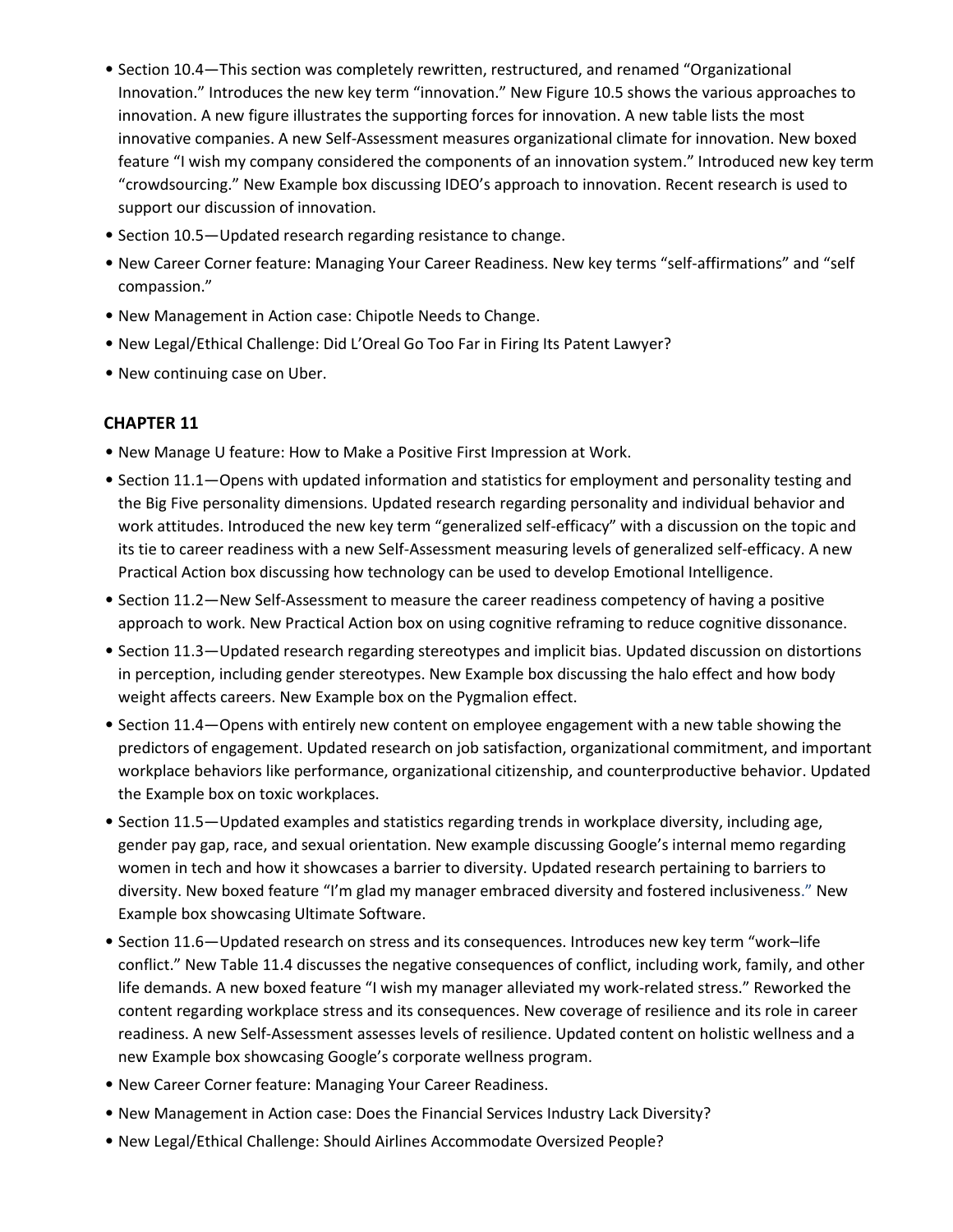• New continuing case on Uber.

# **CHAPTER 12**

- New Manage U feature: Managing for Motivation: Building your Own Motivation.
- Section 12.1—New company examples and statistics on extrinsic and intrinsic rewards, including Uber, McDonald's, Outback Steakhouse, and MARS. A new section provides an overview of all motivation theories discussed in the chapter.
- Section 12.2—Added a quick summation of the motivation theories discussed in the section. Updated Example box on hotel company Joie de Vivre. Updated research on need theories. New boxed feature "I'm glad I fostered employees' sense of competence." Updated research regarding the application of Herzberg's two factor theory.
- Section 12.3—Updated research on process theories of motivation. Updated statistics on CEO pay. New examples to illustrate the application of equity theory. New Example box showcasing transparency at Buffer. New examples of Tesla and Kronos to demonstrate the application of expectancy theory. New coverage of stretch goals and two types of goal orientations—learning goal orientation and performance goal orientation.
- Section 12.4—Updated research on job design. New Example box on how job characteristics matter in the modern workforce.
- Section 12.5—Updated research on rewards. New examples to illustrate the four types of reinforcement. New boxed feature "I wish my manager used positive reinforcement rather than punishment."
- Section 12.6—Updated research on compensation, nonmonetary incentives, and other rewards. Updated statistics on money as a motivator. Updated content on incentive plans. Updated the example box on successful workspaces. New Practical Action box on how managers can encourage gratitude.
- New Career Corner feature: Managing Your Career Readiness.
- New Management in Action case: Motivation Challenges in the Fast-Food World.
- New Legal/Ethical Challenge: Are Workplace Wellness Programs Using Proper Motivational Tools?
- New continuing case on Uber.

- New Manage U feature: Effectively Managing Team Conflict.
- Section 13.1—Updated research on teams. Updated Example box on informal groups and informal learning. Updated content regarding self-managed and virtual teams. Updated Practical Action box regarding best practices for virtual teams.
- Section 13.2—Updated content on punctuated equilibrium and its tie to Brexit.
- Section 13.3—Updated research regarding building high-performance teams. Updated discussion on collaboration, including new a new study of the relationship between listening to happy music, mood, and collaboration. New boxed feature "I'm glad my manager fosters collaboration." New Example box focuses on building trust. New Practical Action box on building effective team norms. Added new material regarding effective team processes and their role in building high-performance teams. Introduces the new key terms "team processes," "team charter," "team reflexivity," and "team voice."
- Section 13.4—Updated research on conflict. New examples of dysfunctional and functional conflict. New boxed feature "I wish I was able to manage interpersonal conflict more effectively." Updated the discussions on kinds of conflict. Updated discussion on ways intergroup conflicts are expressed, including an example for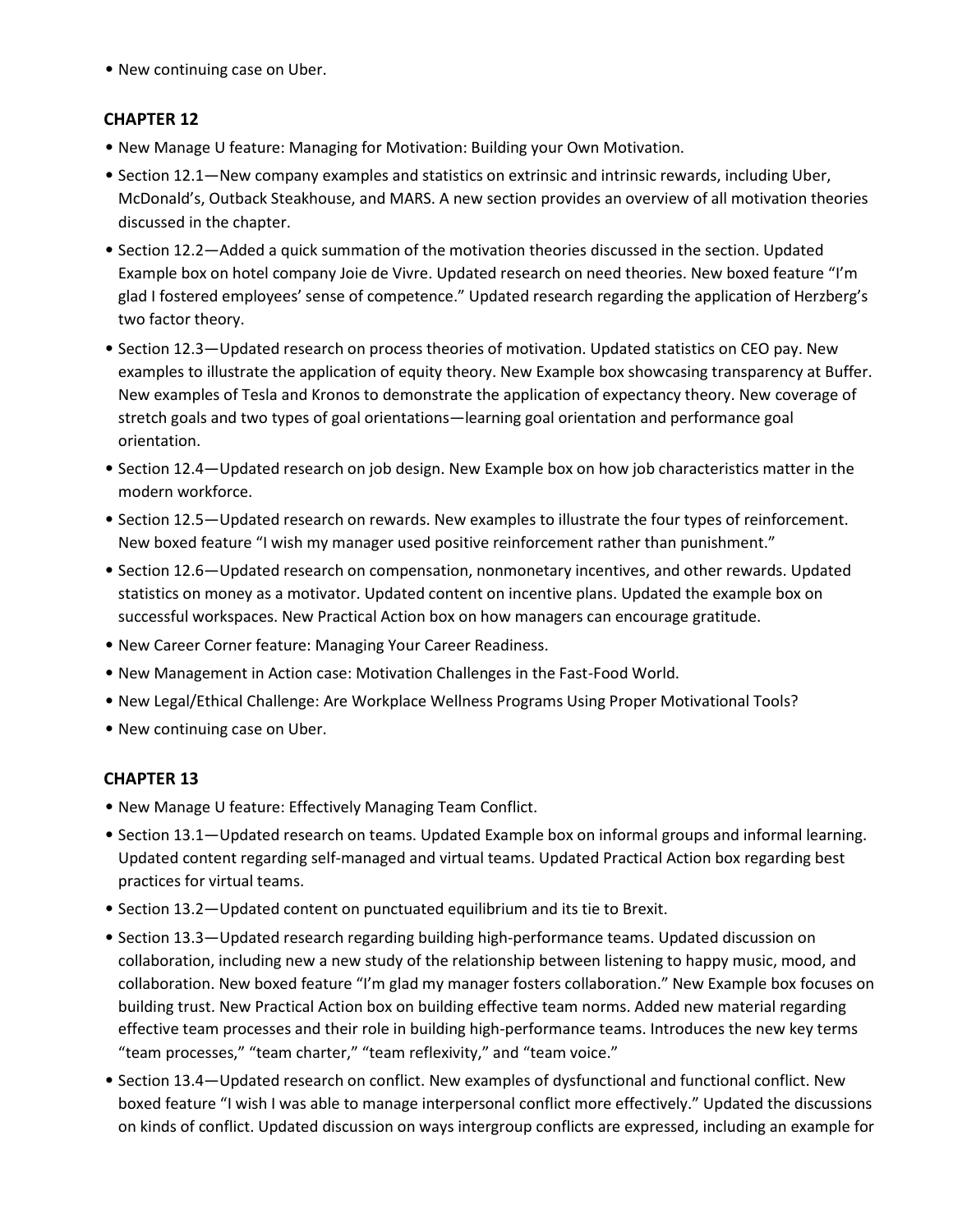ambiguous jurisdictions with a racial-profiling incident at Starbucks. New Example box on playing the devil's advocate as a way to resolve conflict. Section closes with a new figure on five conflict handling styles.

- New Career Corner feature: Managing Your Career Readiness.
- New Management in Action case: IBM Wants Its Employees Back in the Office.
- New Legal/Ethical Challenge: When Employees Smoke Marijuana Socially: A Manager's Quandary.
- New continuing case on Uber.

#### **CHAPTER 14**

- New Manage U feature: Improving Your Leadership Skills.
- Section 14.1—Introduces key term "leadership coaching" and the difference between leading and managing, including a new Table 14.1 showing the characteristics of managers and leaders. Introduces new key term "managerial leadership." New coverage of managerial leadership and coping with complexity versus coping with change. Updated Table 14.2 on influence tactics with new example of exchange and legitimizing tactics. Developed a new integrated model of leadership (Figure 14.1) to foreshadow the theories covered in the chapter.
- Section 14.2—Opens with an example of Phebe Novakovic, CEO of General Dynamics, as someone who embodies the trait approach to leadership. Table 14.3 updated to show how the Big Five personality traits, which were introduced in Chapter 11, represent positive, task-oriented traits. Expanded the discussion on narcissism and gender and leadership. Updated the Example box discussing great worldwide leaders. Renamed "strategic skills" in Table 14.4 to "conceptual skills." New for theories drawn from trait theory, including Martha Stewart as a

micromanager. New company examples for organizations using trait assessments, including Citigroup, ExxonMobil, Ford Motor, Procter & Gamble, Hewlett-Packard, and JPMorgan. Replaced the discussion on "cross-cultural competency" with a "global mind-set" and illustrated its tie to career readiness. Updated research on leadership traits.

- Section 14.3—New examples of initiating structure leadership, including Meg Whitman and David Miliband. New examples for transactional and empowering leadership, including Nick Saban and Sheryl Sandberg. New Example box showcasing Lauren Bush Lauren's values-driven leadership. Introduces key term "passive leadership." Updated research on behavioral approaches.
- Section 14.4—Updated research on contingency leadership.
- Section 14.5—New Example box discussing Pepsi's Indra Nooyi and her transactional and transformational leadership. New examples of John Hennessy, Dr. Donald Hopkins, Meg Whitman, and John Mackey used to illustrate the four key behaviors of transformational leaders. New boxed feature "I'm glad I understood the value of using individualized consideration." Section closes with an updated summary on what we know about transformational leadership. Updated research on transformational leadership.
- Section 14.6—Expanded the discussion on the usefulness of the LMX model. New boxed feature "I wish I had known about the impact of a poor LMX: I do now!" Updated research on LMX and humility.
- New Career Corner feature: Managing Your Career Readiness. New key term "Dunning-Kruger effect."
- New Management in Action case: VA Turnaround: A Waiting Game.
- New Legal/Ethical Challenge: Should Starbucks Have a Corporate Loitering Policy?
- New continuing case on Uber.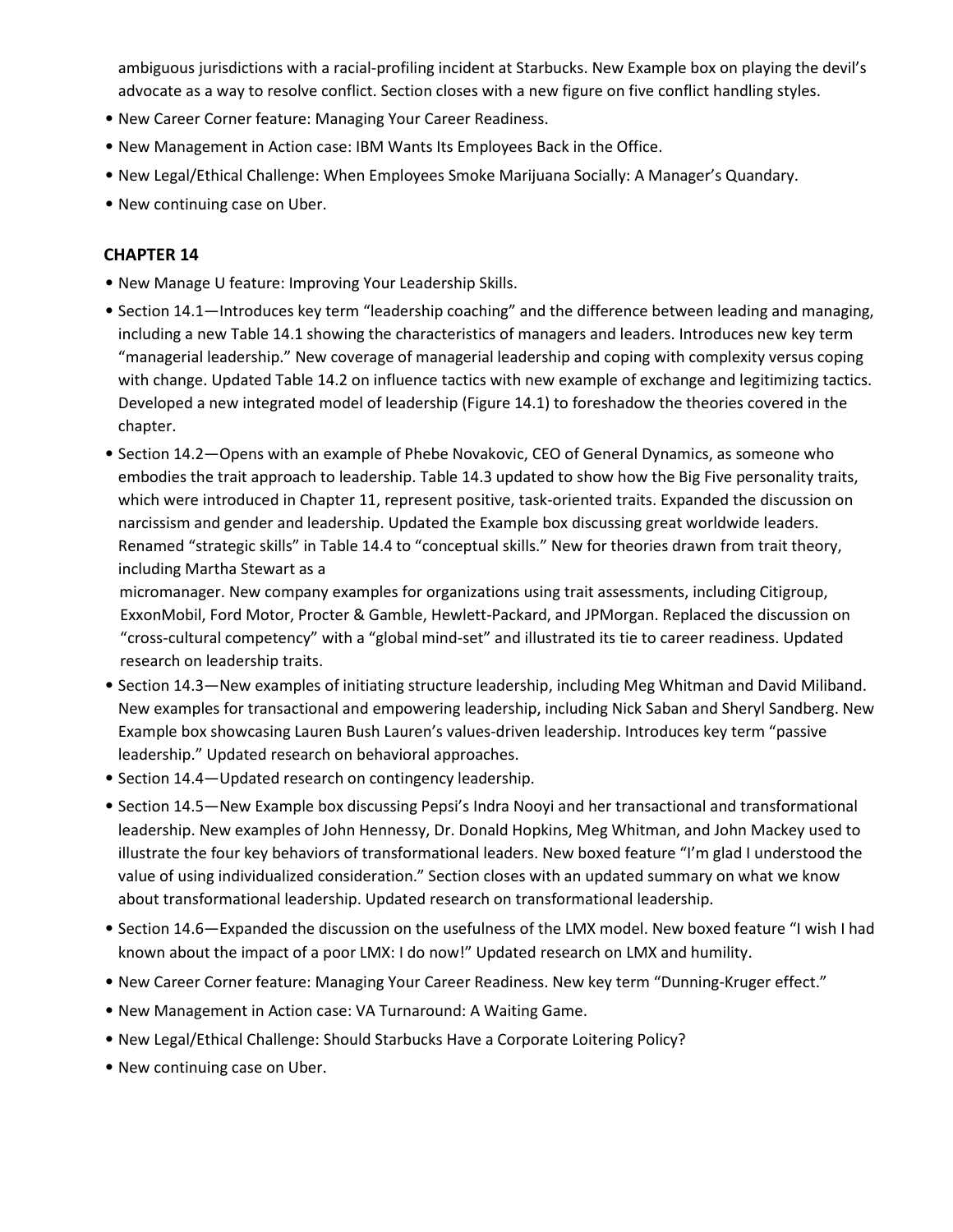- New Manage U feature: Improving Your Use of Empathy.
- Section 15.1—Kicks off with new research on communication effectiveness. New boxed feature "I'm glad my manager was an effective communicator." New example of noise. Updated the Example box on "Secrecy and Silence" to include Volkswagen and Theranos. Updated research on media richness and selecting the best medium.
- Section 15.2—Updated discussion and research on the grapevine. Updated Practical Action box on how to streamline meetings.
- Section 15.3—Updated discussion on the physical barriers of communication, including open office plans. Updated the discussion and statistics for personal barriers to communication and nonverbal communication. New Example box discussing personal and cross-cultural barriers to communication and how they adversely affect organizations. New Practical Action box on improving communications between men and women.
- Section 15.4—Updated Figure 15.3 showing the use of social media across various age groups. Updated research on social media and managerial and organizational effectiveness. New Practical Action box on building your own social media brand. New examples for crowdsourcing. New Example box on TD Bank and its use of social media. New content pertaining to the downsides of social media, including new key term "FOMO" and a discussion of microaggressions and recent threats to cybersecurity, including attacks at Target, Equifax, and Verizon. New boxed feature "I wish I didn't have FOMO." Updated Table 15.8 to show elements of an effective social media policy. New Example box illustrating samples of social media policies at IBM, Best Buy, McDonald's, Walmart, Washington Post, and Intel.
- Section 15.5—New statistics on the cost of poor communication. Expanded the discussion of empathy. Updated and expanded Table 15.11, which discusses rules for business writing. Updated research on nondefensive communication, empathy, and listening.
- New Career Corner feature: Managing Your Career Readiness.
- New Management in Action case: Fyre and Fury.
- Updated Legal/Ethical Challenge: Was ESPN Fair in Firing Curt Schilling for His Social Media Post?
- New continuing case on Uber.

- New Manage U feature: Using a Mentor to Exercise Control in Your Career.
- Section 16.1—New examples on why control is needed and new company examples for control, including Takata, FedEx, UPS, The New York Times, and Uber. New boxed feature "I'm glad my company made employees feel valued and engaged by regularly monitoring performance." Introduces the new key term "control charts" with a discussion on the topic, including an example and new figure. New example of feedforward control at Southwest Airlines.
- Section 16.2—New Example box regarding fair labor practices at Adidas. New examples on levels of control and the supply chain at KFC in the UK.
- Section 16.3—New examples of the balanced scorecard, including an internal business perspective at National Marrow Donor Program and an innovation and learning perspective at Tolko Industries LTD. New example of cascading a strategy map.
- Section 16.4—New examples for internal audits, including Citigroup.
- Section 16.5—Opens with updates to the winner of the Baldrige Award, Bristol Tennessee Essential Services (BTES). New boxed feature "I wish my company were focused on continuously improving work processes."